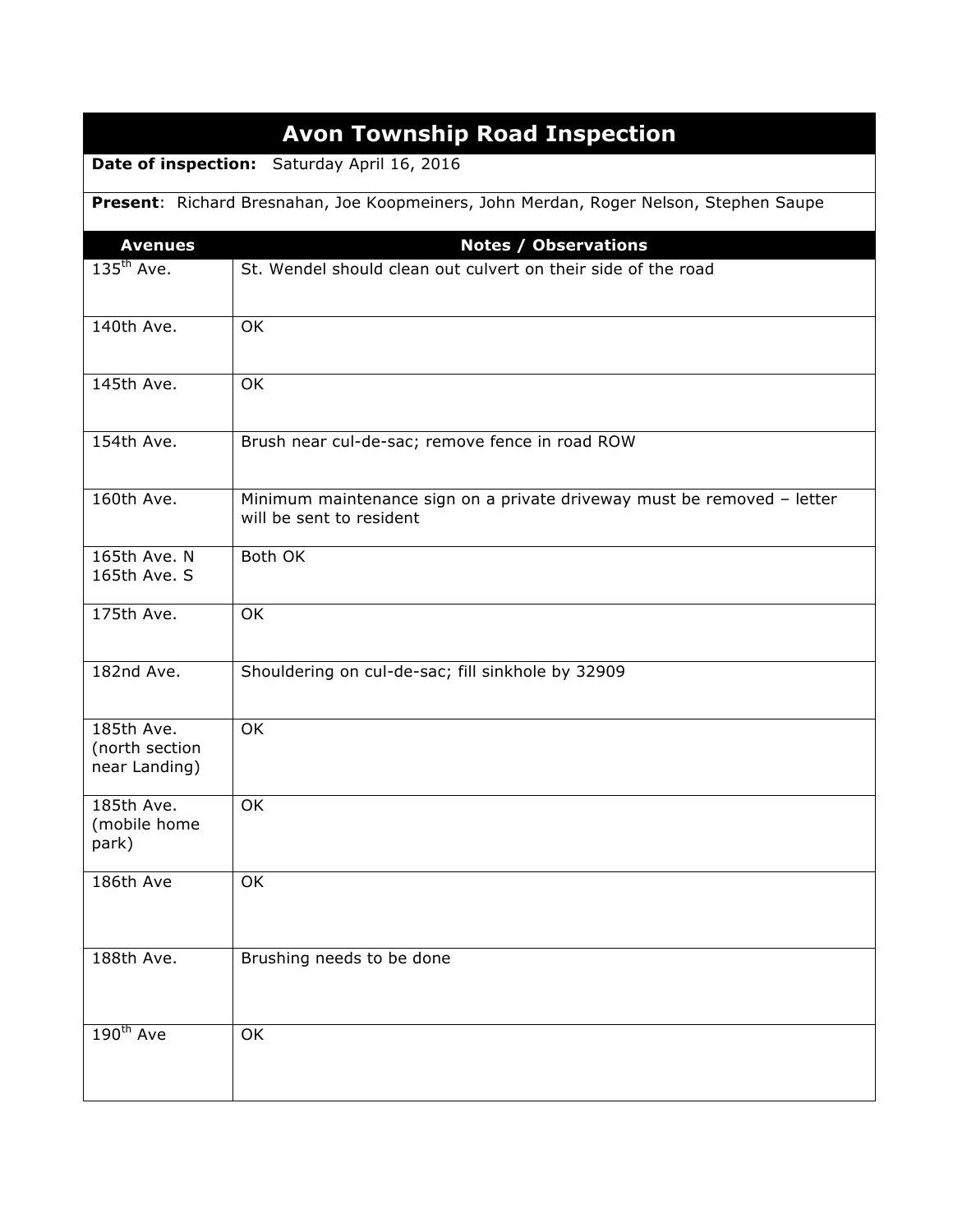| <b>Streets</b>                          |                                                                                                                                                       |  |
|-----------------------------------------|-------------------------------------------------------------------------------------------------------------------------------------------------------|--|
| 1st St. SE                              | OK; pothole at end on City side                                                                                                                       |  |
| 325th St.                               | Brushing needs to be done before surfacing work; send note to residents;<br>remove trees/limbs                                                        |  |
| 331st St.                               | OK; some brushing by cul-de-sac                                                                                                                       |  |
| 355th St.                               | OK                                                                                                                                                    |  |
| 360th St. (E of<br>155, Macjieski)      | OK                                                                                                                                                    |  |
| 360th St. (W of<br>155; Pierskalla)     | OK                                                                                                                                                    |  |
| 360th St.<br>(Preusser)                 | 15588 - resident needs 911 sign, waiting for payment; culvert heaving near<br>cul-de-sac                                                              |  |
| 360 <sup>th</sup> St. (west)            | Patch frost heave - 160 feet                                                                                                                          |  |
| $363rd$ St.                             | OK; a little brushing near Co Rd                                                                                                                      |  |
| 365th St.                               | OK                                                                                                                                                    |  |
| $\overline{365}^{\text{th}}$ (min)      | Repair culvert - will require a 30 foot culvert with skirt and rip rap; talk to<br>neighbor about removing fence; contact companies concerning quotes |  |
| 370th St. (W of<br>155; min.<br>maint.) | OK                                                                                                                                                    |  |
| 370th St. (off<br>Cty $Rd$ 9)           | Straighten 911 sign; brushing                                                                                                                         |  |
| 370th St. (E of<br>155)                 | OK                                                                                                                                                    |  |
| 377 <sup>th</sup> St.                   | OK                                                                                                                                                    |  |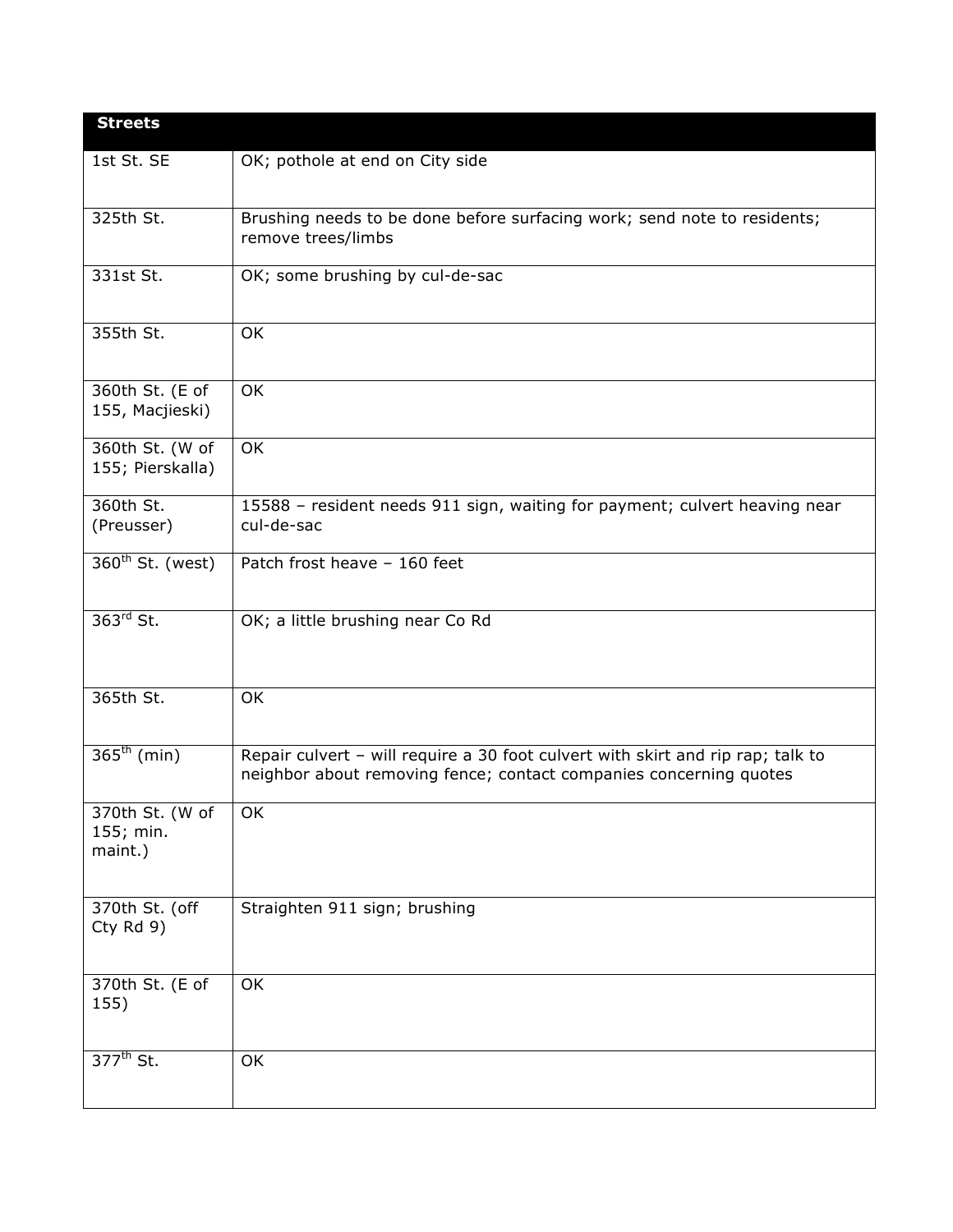| <b>Named Roads</b>         |                                                                                                                  |
|----------------------------|------------------------------------------------------------------------------------------------------------------|
| <b>Cardinals Nest</b>      | Breth/Streit - water pools in backyards along Two Rivers Road, contact County<br>because it is in a wetland area |
| Highland<br>Terrace        | Crumbling near Shorewood; fix pothole by 33706 and send invoice to gas<br>company who caused the problem         |
| Koppy Lane                 | Cold patch                                                                                                       |
| Lower Spunk<br>Lane        | Patch 110 x 16                                                                                                   |
| <b>Meadow View</b><br>Road | Not examined, minimum maintenance                                                                                |
| Narnia Lane                | OK                                                                                                               |
| Nob Hill Drive             | OK                                                                                                               |
| Nob Hill Drive<br>(north)  | OK                                                                                                               |
| Noble Oak Circle           | OK                                                                                                               |
| Nordica Road               | Class 5 fill                                                                                                     |
| Norman Road                | OK                                                                                                               |
| Norway Road                | OK, candidate for resurfacing                                                                                    |
| Orchid Court               | $\overline{OK}$                                                                                                  |
| Parkwood Circle            | OK                                                                                                               |
| Peach Drive                | OK                                                                                                               |
| Pelican Lake<br>Road       | Remove overhanging limb                                                                                          |
| Plum Hill Lane             | OK                                                                                                               |